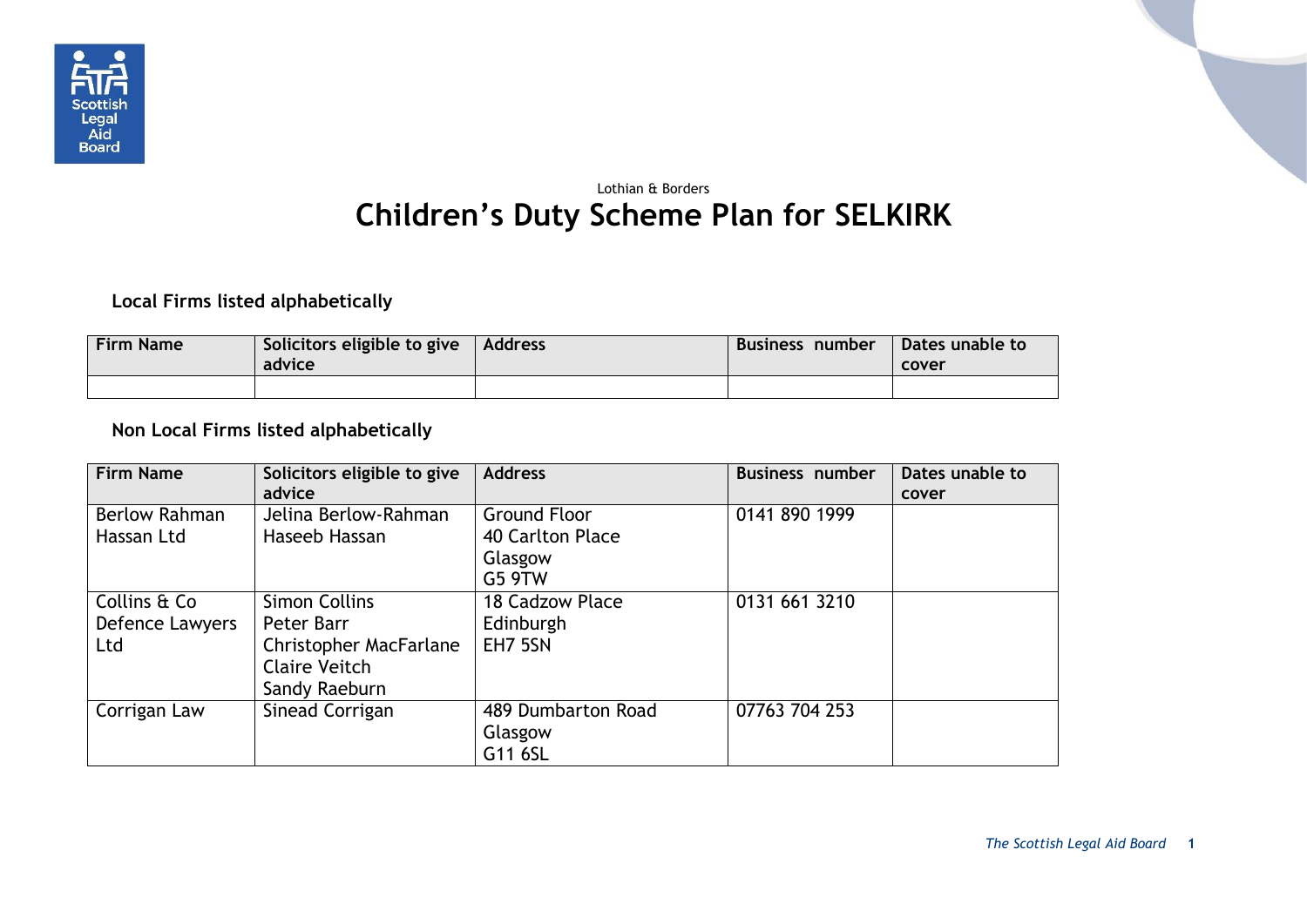| <b>Firm Name</b>      | Solicitors eligible to give<br>advice | <b>Address</b>          | <b>Business number</b> | Dates unable to |
|-----------------------|---------------------------------------|-------------------------|------------------------|-----------------|
|                       |                                       |                         |                        | cover           |
| Fleming & Reid        | Michael Gallen                        | 180 Hope Street         | 0141 331 1144          |                 |
| <b>Solicitors</b>     | <b>Brian Cooney</b>                   | Glasgow                 |                        |                 |
|                       |                                       | G <sub>2</sub> 2UE      |                        |                 |
| lan C McCarthy        | lan McCarthy                          | 905 Shettleston Road    | 0141 763 1366          |                 |
| <b>Solicitors</b>     | Jacqueline White                      | Glasgow                 |                        |                 |
|                       |                                       | <b>G32 7NU</b>          |                        |                 |
| Jonathon Paul         | Jonathon Paul                         | 102 Main Street         | 01389 756785           |                 |
| Solicitors            |                                       | Alexandria G83 0PB      |                        |                 |
| Joseph G Boyd &       | Joseph Boyd                           | 41-43 Bread Street      | 07746 767 776          |                 |
| Co Court Lawyers      |                                       | Edinburgh               |                        |                 |
|                       |                                       | EH3 9AH                 |                        |                 |
| L Kerr Solicitors     | Lauren Kerr                           | 97-99 Glasgow Road      | 0739 374 6024          |                 |
|                       |                                       | Dumbarton               |                        |                 |
|                       |                                       |                         |                        |                 |
| <b>LKW Solicitors</b> | Khalda Wali                           | 414 Cathcart Road       | 07944 562 909          |                 |
| Ltd                   | Zahra Bhatti                          | Glasgow                 |                        |                 |
|                       | Sofia Liaquat                         | G42 7BZ                 |                        |                 |
| <b>MBS Solicitors</b> | Alan Robertson                        | 150-152 Gorgie Road     | 0131 337 4100          |                 |
|                       |                                       | Edinburgh               |                        |                 |
|                       |                                       | <b>EH11 2NT</b>         |                        |                 |
| <b>Millard Law</b>    | Lucy Millard                          | 69-71 Dalry Road        | 0131 322 7222          |                 |
|                       | <b>Richard Mill</b>                   | Edinburgh               |                        |                 |
|                       | lain Leiper                           | <b>EH11 2AA</b>         |                        |                 |
| <b>Newford Law</b>    | John McBride                          | 101 Eaglesham Road      | 0141 644 1792          |                 |
| <b>Solicitors</b>     |                                       | Glasgow                 |                        |                 |
| Ormistons Law         | <b>Trevor Ormiston</b>                | Suite 5, Unit 3, Lomond | 01592 774 441          |                 |
| <b>Practice Ltd</b>   | <b>Alison Laing</b>                   | <b>Business Park</b>    |                        |                 |
|                       | <b>Sherylanne McGuinness</b>          | Glenrothes              |                        |                 |
|                       |                                       | KY6 2PJ                 |                        |                 |